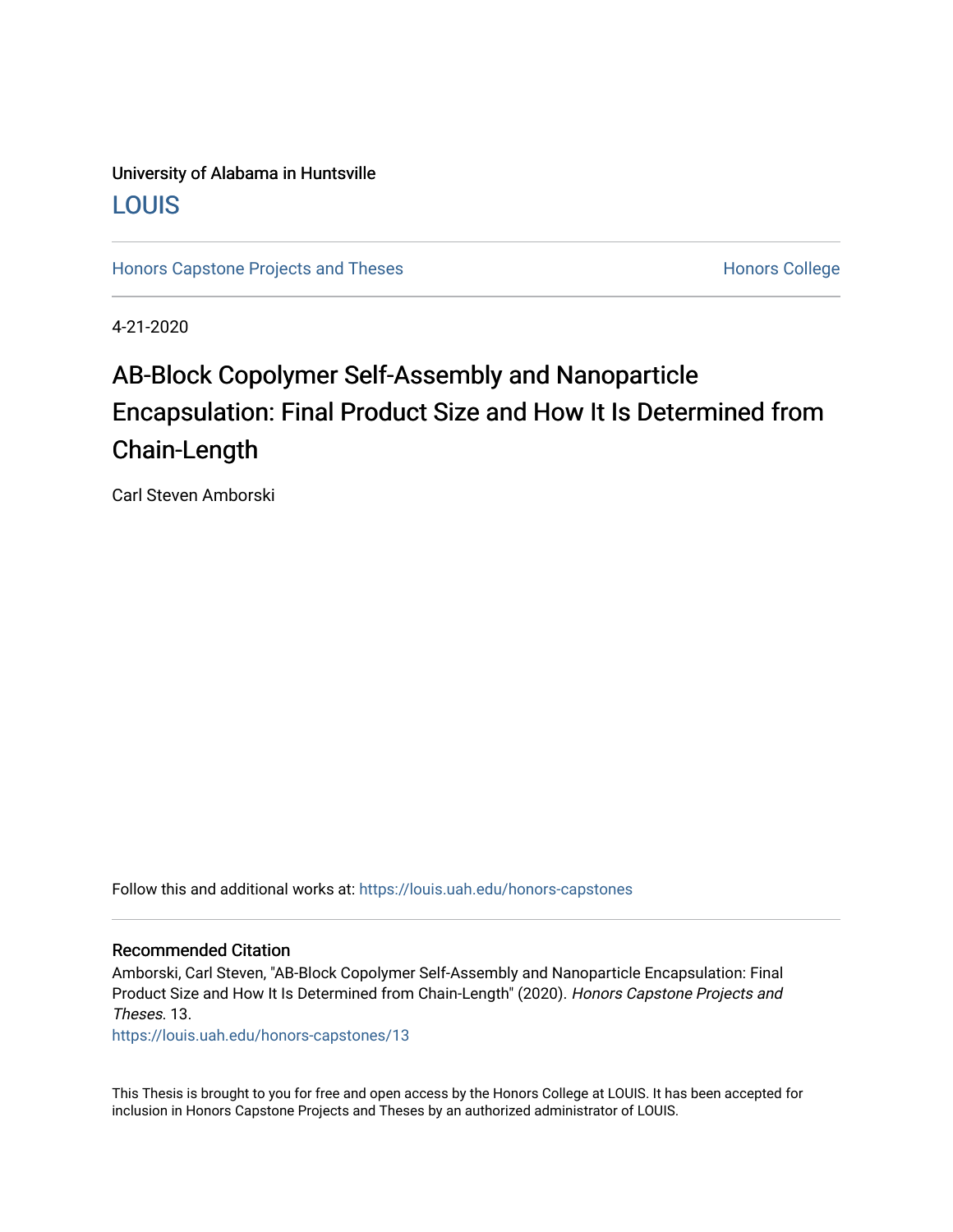# **AB-Block Copolymer Self-Assembly and Nanoparticle Encapsulation: Final Product Size and How it is Determined from Chain-Length**

**by**

# **Carl Steven Amborski**

### **An Honors Capstone**

**submitted in partial fulfillment of the requirements** 

**for the Honors Certificate**

**to** 

**The Honors College** 

**of** 

**The University of Alabama in Huntsville**

#### **4/21/20**

**Honors Capstone Director: Dr. Carmen Scholz**

**Professor of Chemistry in the Chemistry Dept. of the University of Alabama in Huntsville**

| Student (signature)             | Date |  |
|---------------------------------|------|--|
| Director (signature)            | Date |  |
| Department Chair (signature)    | Date |  |
| Honors College Dean (signature) | Date |  |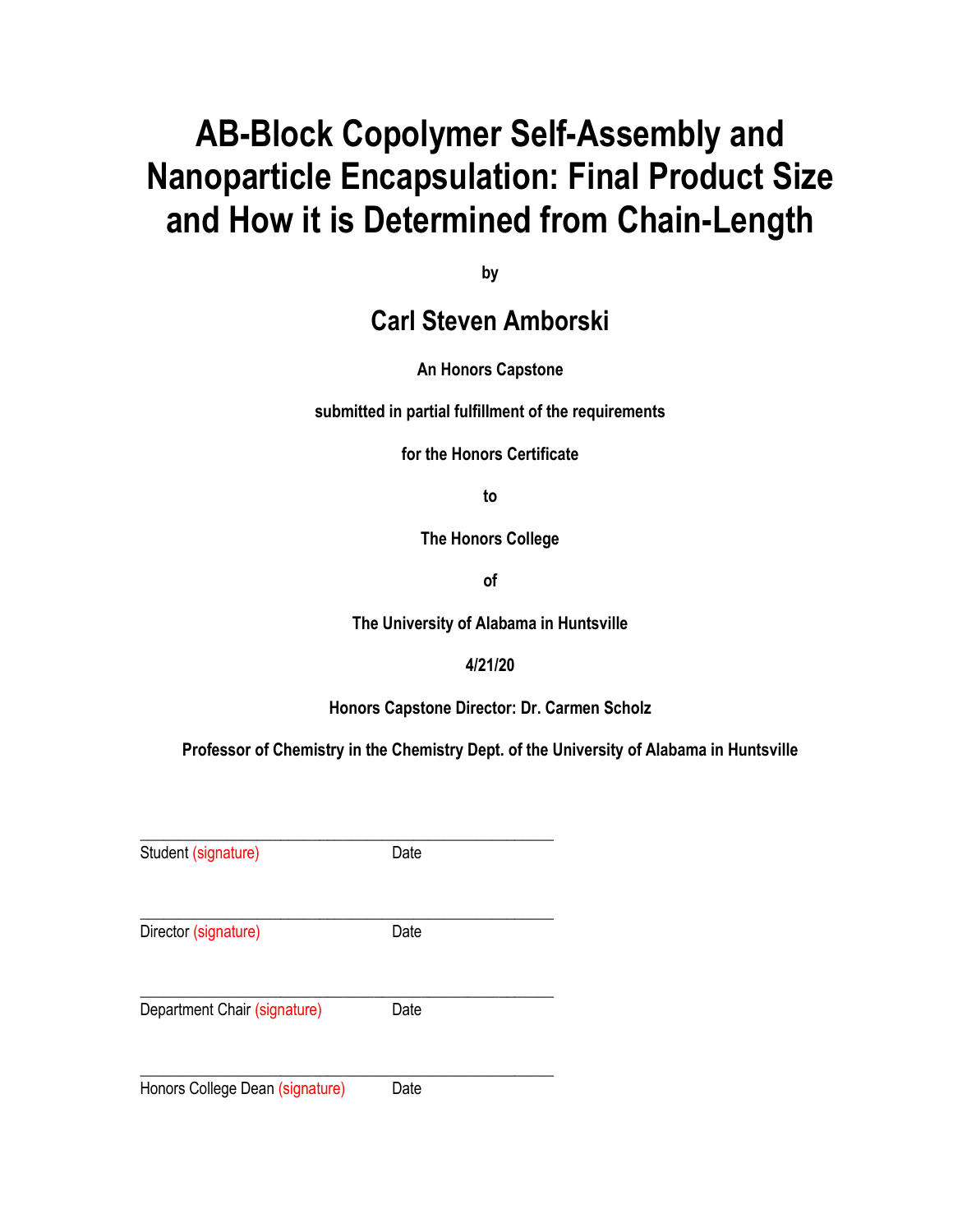#### **Abstract:**

AB-block copolymers, which consisted of a hydrophilic A-block of polyethylene glycol and hydrophobic B-block of poly(L-Leucine), were used to study their self-assembly and their ability to incorporate metallic nanoparticles. The self-assembled polymeric aggregates were investigated for their size using a Zetasizer. Several experiments were carried out to determine the relation between changing the length of either the A or B-block and the resulting size of the polymeric aggregate carrying the encapsulated nanoparticle. The results indicate that increasing the polyethylene glycol chain length resulted in a larger aggregate but increasing the p(L-Leucine) chain length resulted in a smaller aggregate. Experiments were also conducted to determine the effect of changing the size of the metallic nanoparticle, and it was found that the size of the particle and the size of the aggregate were directly correlated.

#### **Introduction and Theory:**

The ability for a living organism to utilize amphihilic lipids to form bilayer cellular membranes is one of the most important defenses of the internal cellular environment (*1*). This membrane is the primary obstacle for the administration of chemicals to the cellular organelles for medicine or research in the field of chemistry. In order to bypass this obstacle, the research being done with AB-block copolymers Dr. Scholz's lab focuses on simulating a similar membrane whilst not being recognized as a foreign object. This is done to take advantage of the organism's own intercellular transport system.

Many different medical treatments and research rely on delivery of certain ions or chemicals into the cells of a living organism. This delivery involves either ingesting or injecting the substance into the organism for the cells to absorb, but there is research being conducted to determine alternate delivery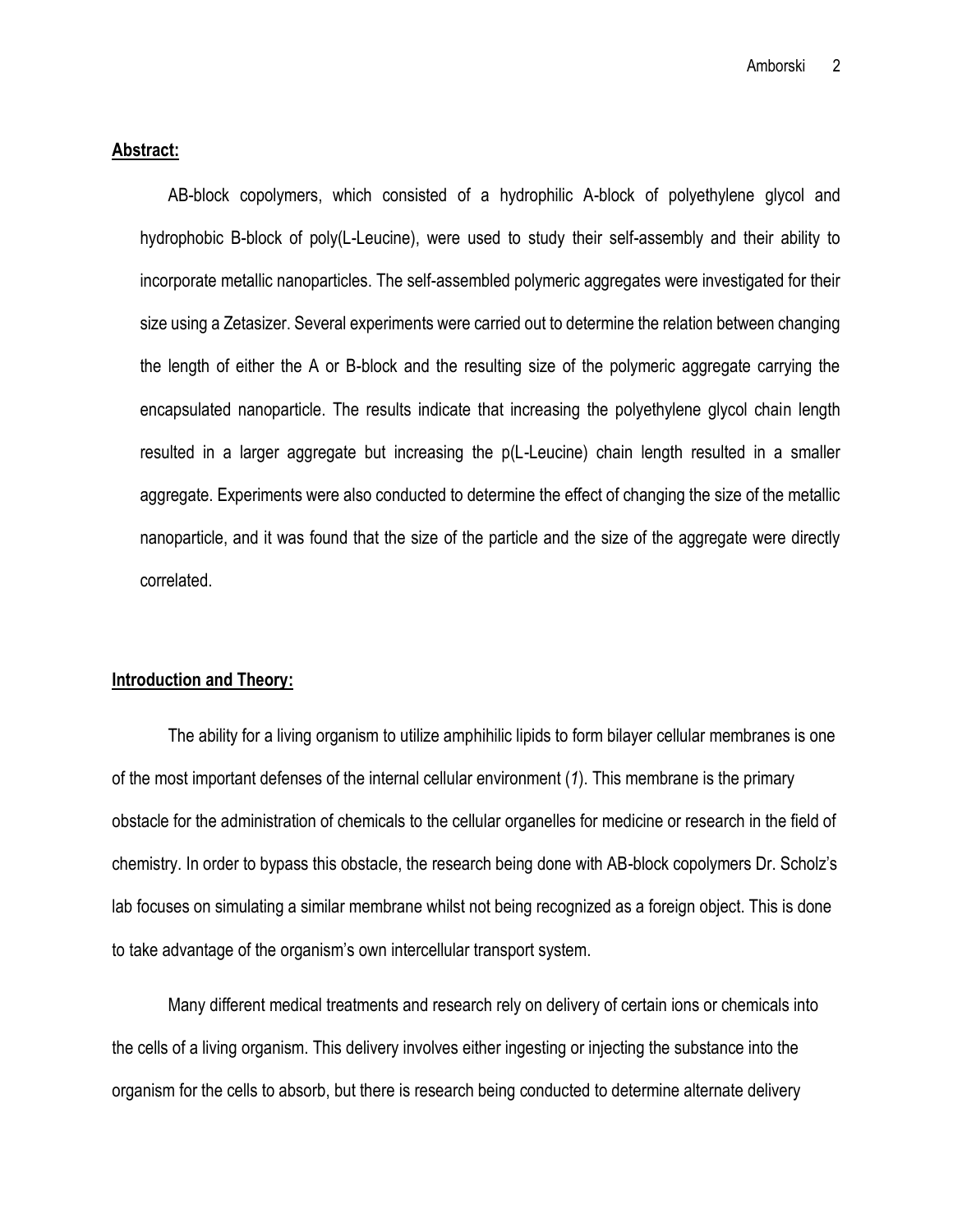Amborski 3

methods from pills and needles. Much of this research is devoted to bioengineering bacteria and viruses as possible delivery vectors for their targets (*2*) (*3*).

However, there is research being conducted at the University of Alabama in Huntsville towards the use of AB-block copolymers and their ability to self-assemble around nanoparticles as a delivery vector, and the results have been promising. In order for these copolymers to be truly useful as delivery vectors, they must be able avoid triggering an immune response, they must be of an appropriately small size similar to viruses, and they must be able to actually encapsulate the nanoparticles to be delivered. This paper will primarily focus on the second criteria of size, but the other criteria have also been addressed in the course of this research.

The first of these requirements was addressed by having the block copolymers consist of nontoxic amphiphilic molecules that will not trigger immune responses in the organism. The first part of these molecules is a chain made up of ethylene glycol subunits with a methoxy group on the end, which is abbreviated to mPEG. Polyethylene glycol has little toxicity and does not trigger an immune response in very small doses (*4*). Some polymers utilized in this lab contained an alcohol group instead of a methyl group at the end of this chain, which changes the above abbreviation to HO-PEG. The second part of the AB-block copolymer is a hydrophobic polyleucine amino acid chain. The abbreviation for this chain is  $p(Leu)$ , so the full abbreviation for the full complex is  $PEG_x-b-p(Leu)_y$ , where x and y are the number of repeat units for each chain.

The second requirement is that the AB-block copolymer actually forms a capsule around the nanoparticle, and this necessitates an explanation of block copolymer self-assembly. Studies have been done in the interest of determining the supramolecular structures known as block copolymers that form from amphiphilic molecules (*5*)(*6*). One such study discovered a factor in block copolymer formation known as the packing parameter, which is calculated in the following formula  $p=v/a_0l_c$ , where p is the parameter, v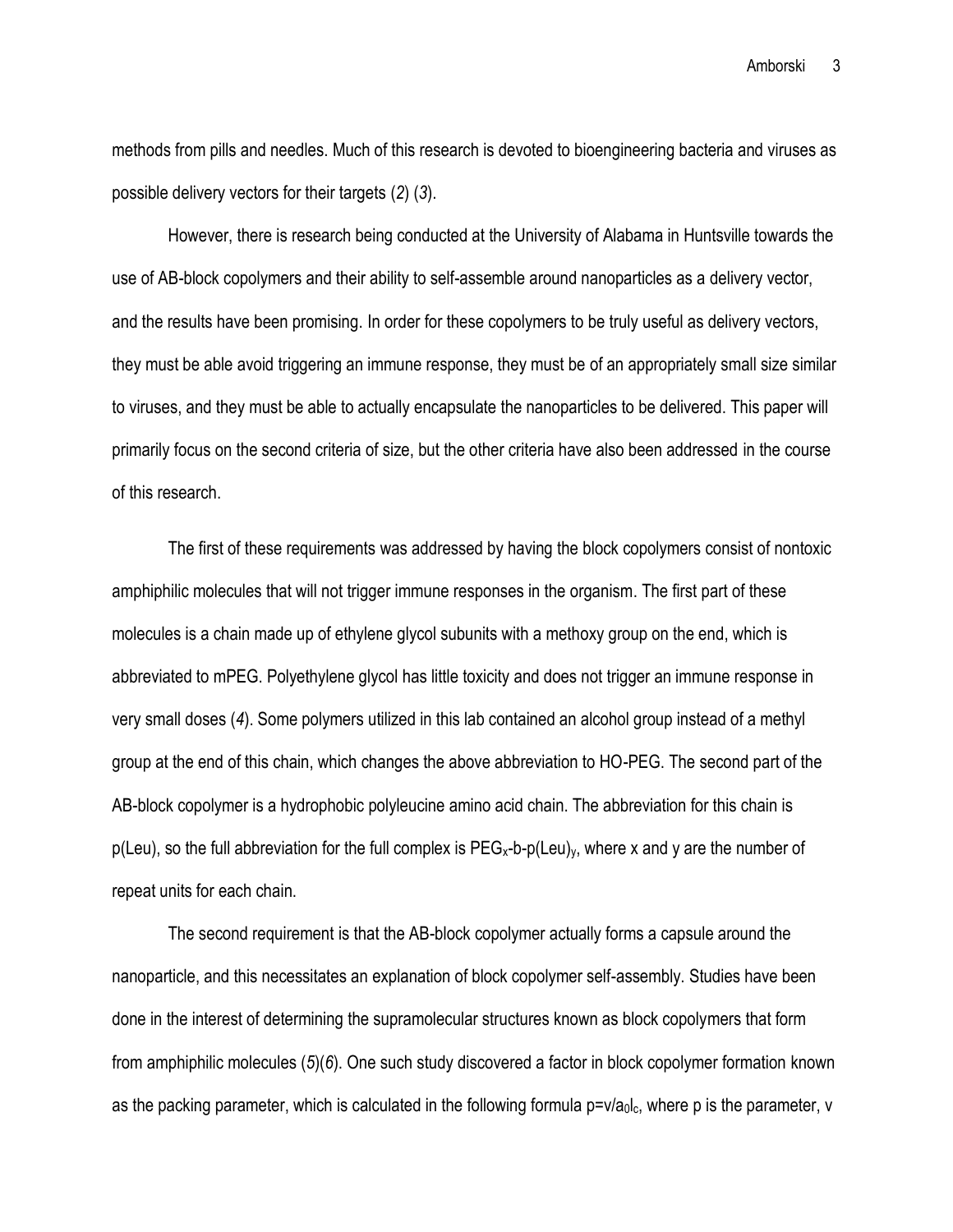is the hydrophobic chain's volume,  $a_0$  is the head group's optimal area, and  $I_c$  is the length of the hydrophobic chain (*7*). Figure 1 demonstrates how this parameter will affect the final shape of the copolymer structure.



**Figure 1:** Various Structures that Form with Specific Values for the Packing Parameter as Said Parameter Increases from p<1/2 to p=1. Reprinted from Reference (*8*)

In this study, the polymers utilized had packing parameter values that would lead to spherical micelle formation. However, even if micelles are formed, the primary interest of this particular study was to determine if the micelles could be manipulated to an optimally small size for the transport of nanoparticles. The goal was to decrease the micelles' average diameter to less than 100nm, but diameters of less than 50nm were even more preferable. The factor selected for manipulation in the above formula was chain length, both in total length and in the ratio of chain A to chain B in the AB-block copolymer. The working hypothesis was that a higher ratio of the hydrophobic p(Leu) chain would produce micelles of smaller size so long as the volume of said chain did not increase.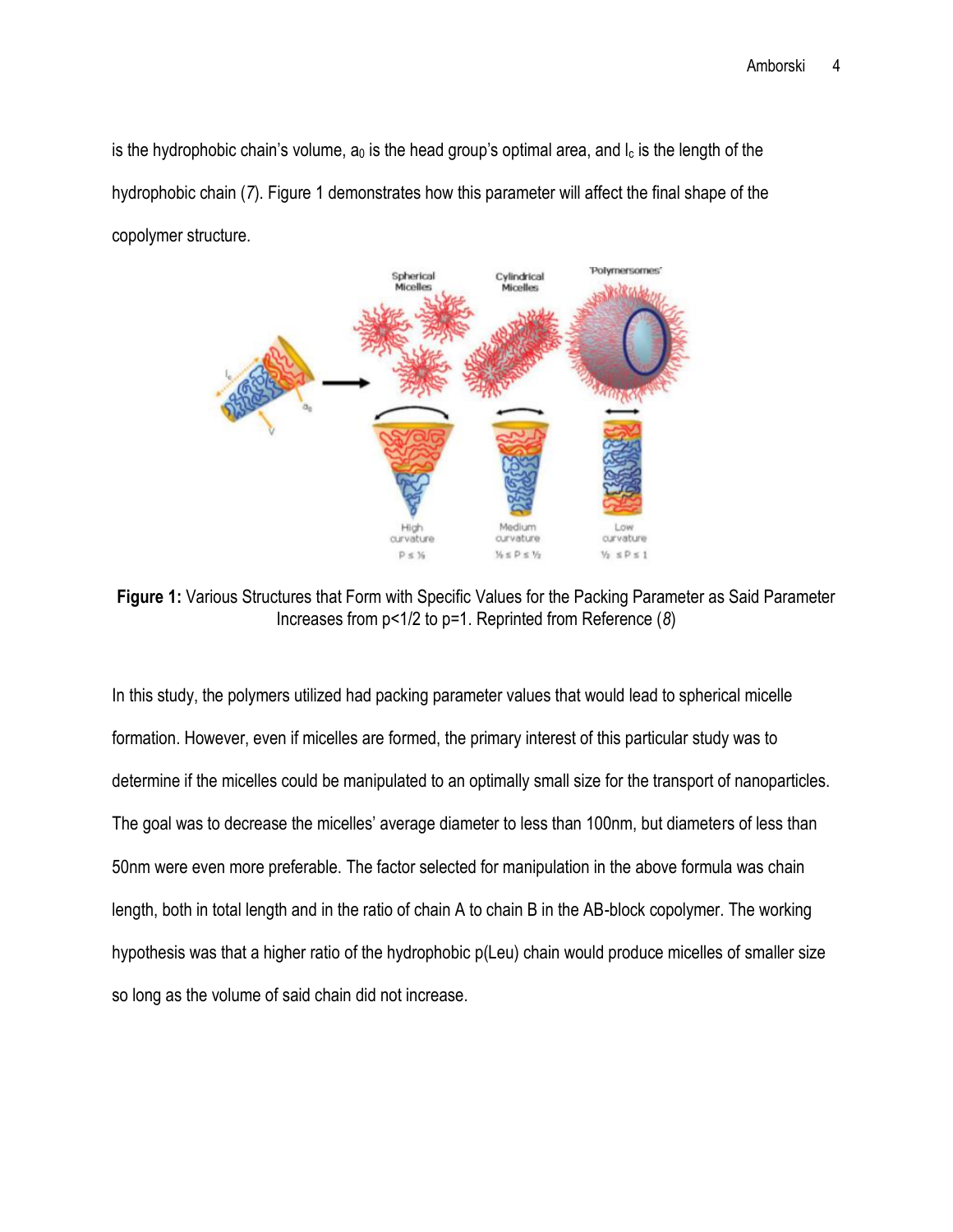#### **Experimental:**

#### **Materials:**

The chemicals utilized in the self-assembly procedure consisted of the AB-block copolymer synthesized in-lab, tetrahydrofuran, 5nm Fe<sup>3+</sup> nanoparticles, and distilled water.

#### **Instruments:**

The instruments utilized in the course of the self-assembly process were an electronic scale accurate to 0.001mg, disposable vials made of plastic and glass, a glass syringe, filters for said syringe, a vortexer, disposable glass pipettes, a stir plate, and a zetasizer.

#### **Procedure:**

The self-assembly started by weighing out 1mg of the AB-block copolymer and transferring it to a disposable plastic vial. Then, 750mL of tetrahydrofuran was added to the vial to dissolve the copolymer. A filter was added to the glass syringe and the solution was then transferred to said syringe. After the solution was filtered through the syringe into either a fresh disposable plastic vial or a similar vial with 5nm nanoparticles, 1mL of distilled water was added to a disposable glass vial. The level of water was marked, and the filtered solution was added dropwise to the glass vial via a glass pipette whilst the glass vial's contents were being shaken by a vortexer. The vortexer was necessary to promote mixing between the tetrahydrofuran solution and the distilled water. This new mixture was then left overnight whilst being continuously shaken by a stir plate. After 24 hours, the vials were examined to see if the mixtures had evaporated back down to the original mark and then taken to the zetasizer to determine the average diameter of the resultant AB-block copolymer capsules. After five readings, the results were averaged, and the mass fraction of the L-Leucine was calculated by using results from NMR Spectroscopy for the copolymer in question.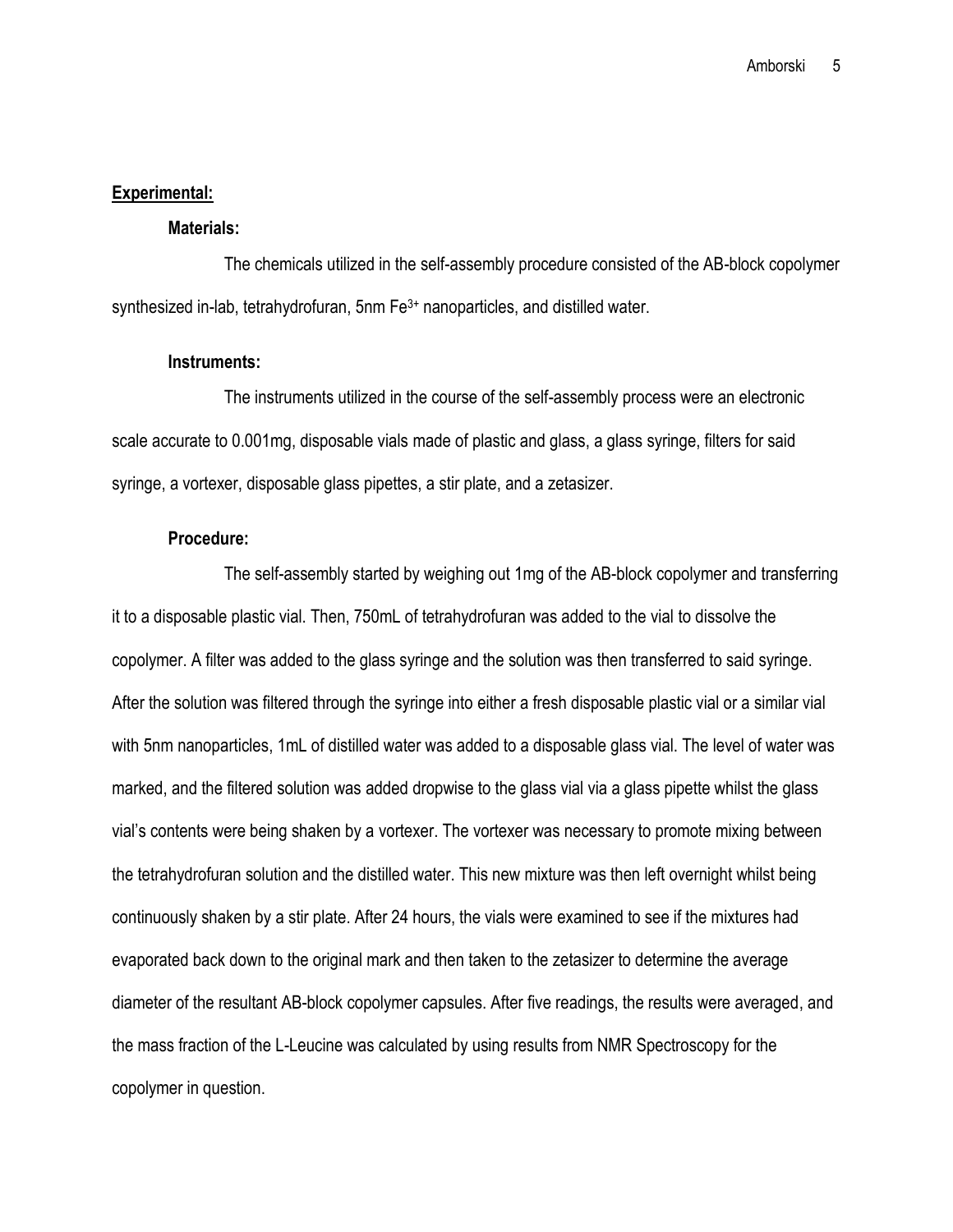#### **Data Analysis:**

The data presented here represent results gained over multiple runs of the procedure for multiple different AB-block copolymers. However, some data sets are incomplete owing to restrictions imposed on the UAH campus due to the COVID-19 virus outbreak.

|                                     | Measure 1 | Measure 2 | Measure 3 | Measure 4 | Measure 5 |
|-------------------------------------|-----------|-----------|-----------|-----------|-----------|
| Polymer                             | (nm)      | (nm)      | (nm)      | (nm)      | (nm)      |
| $mPEG_{45}$ -p(L-Leu) <sub>6</sub>  | 772       | 872       | 797       | 817       | 960       |
| $mPEG_{45}$ -p(L-Leu) <sub>22</sub> | 617       | 657       | 770       | 762       | 626       |
| $mPEG45-p(L-Leu)53$                 | 321       | 370       | 505       | 318       | 325       |
| $mPEG_{113} - p(L-Leu)_{22}$        | 50.65     | 55.27     | 49.77     | 50.07     | 51.81     |
| $mPEG113-p(L-Leu)45$                | 28.55     | 23.48     | 51.94     | 49.15     | 44.73     |
| $mPEG113-p(L-Leu)65$                | 27.04     | 30.98     | 17.15     | 25.55     |           |

**Table 1:** Individual Zetasizer Measurements for the Diameters of mPEG-b-p(L-Leu) Copolymer Capsules without 5nm Nanoparticles

| Polymer                        | Measure 1<br>(nm) | Measure 2<br>(nm) | Measure 3<br>(nm) | Measure 4<br>(nm) | Measure 5<br>(nm) |
|--------------------------------|-------------------|-------------------|-------------------|-------------------|-------------------|
| $mPEG_{113} - p(L-Leu)_{22}$   | 52.03             | 71.40             | 21.43             | 83.47             | 130.8             |
| $mPEG113-p(L-Leu)45$           | 52.78             | 51.62             | 71.57             | 56.21             | 52.93             |
| $mPEG_{113}$ -p(L-Leu) $_{65}$ | 67.07             | 61.03             | 51.12             | 45.67             | 48.53             |

**Table 2:** Individual Zetasizer Measurements for the Diameters of mPEG-b-p(L-Leu) Copolymer Capsules with 10µL of 5nm Nanoparticles added to Solution (no data for mPEG<sub>45</sub> series)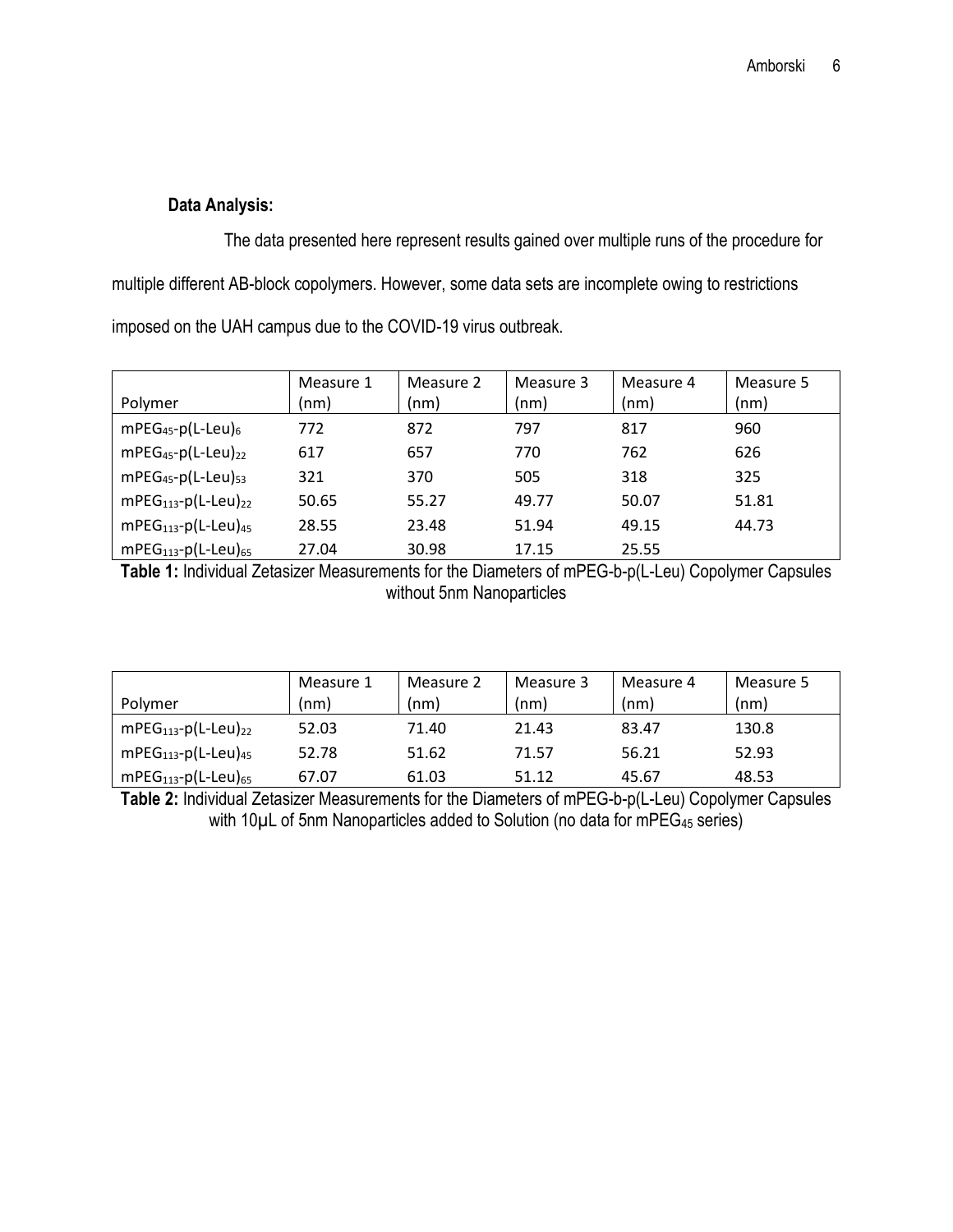|                                     | Diameter      | Diameter      | Mass        |
|-------------------------------------|---------------|---------------|-------------|
|                                     | with 5nm      | without 5nm   | Fraction of |
|                                     | Nanoparticles | Nanoparticles | Leucine in  |
| Polymer                             | (nm)          | (nm)          | Copolymer   |
| $mPEG_{45}$ -p(L-Leu) <sub>6</sub>  |               | 843.6         | 25%         |
| $mPEG_{45}$ -p(L-Leu) <sub>22</sub> |               | 686.4         | 53%         |
| $mPEG45-p(L-Leu)53$                 |               | 367.8         | 78%         |
| $mPEG113-p(L-Leu)22$                | 71.83         | 51.51         | 35%         |
| $mPEG113-p(L-Leu)45$                | 57.02         | 39.57         | 53%         |
| $mPEG113-p(L-Leu)65$                | 54.68         | 25.18         | 59%         |





**Figure 2:** A Comparison of the Mass Fractions of Leucine per Copolymer in the mPEG series with the Mean Diameters of Capsules Formed

The data in Figure 2 shows an overall decrease in the size of the capsule as the mass

fraction of the L-Leucine chain increases. This is what was expected in the hypothesis. Addition of the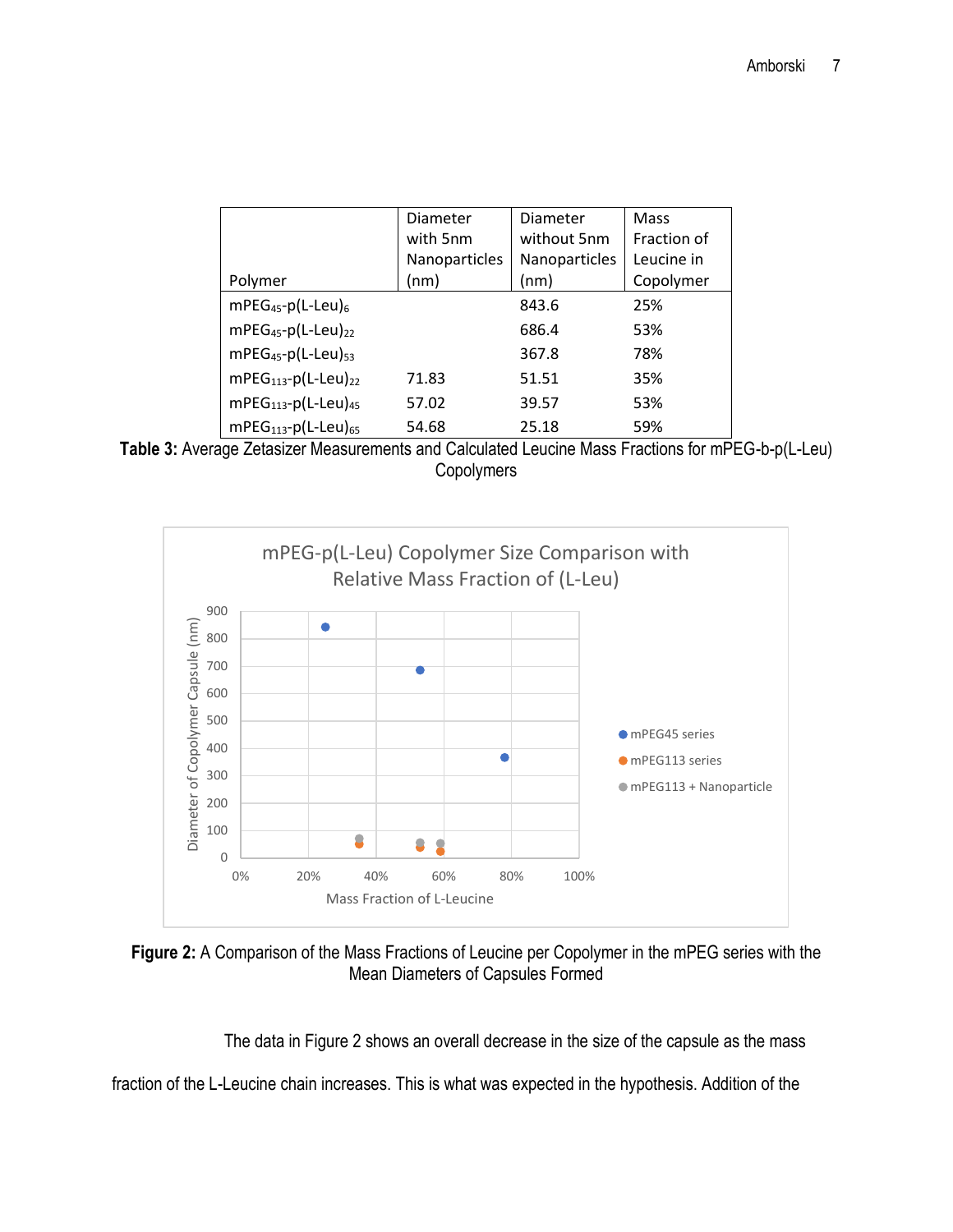nanoparticles slightly increased the diameter of the capsule for the mPEG<sub>113</sub> series, but the overall sizes were still within acceptability. Overall, this data supports the hypothesis.

|                                                  | Measure 1 | Measure 2 | Measure 3 | Measure 4 | Measure 5 |
|--------------------------------------------------|-----------|-----------|-----------|-----------|-----------|
| Polymer                                          | (nm)      | (nm)      | (nm)      | (nm)      | (nm)      |
| $HO$ -PEG <sub>45</sub> -p(L-Leu) <sub>9</sub>   | 52.77     | 56.55     | 65.43     | 58.45     | 58.83     |
| $HO$ -PEG <sub>77</sub> -p(L-Leu) <sub>15</sub>  | 28.58     | 32.78     | 30.52     | 29.69     | 31.21     |
| HO-PEG <sub>77</sub> -p(L-Leu) <sub>30</sub>     |           |           |           |           |           |
| HO-PEG <sub>77</sub> -p(L-Leu) <sub>60</sub>     | 43.10     | 45.08     | 42.42     | 39.74     | 45.21     |
| $HO-PEG_{113} - p(L-Leu)_{15}$                   | 990       | 902       | 1090      | 1365      | 1083      |
| $HO$ -PEG <sub>113</sub> -p(L-Leu) <sub>45</sub> | 42.00     | 41.00     | 43.00     | 55.00     | 40.00     |

**Table 4:** Individual Zetasizer Measurements for the Diameters of HO-PEG-b-p(L-Leu) Copolymer Capsules without 5nm Nanoparticles

| Polymer                                          | Measure 1<br>(nm) | Measure 2<br>(nm) | Measure 3<br>(nm) | Measure 4<br>(nm) | Measure 5<br>(nm) |
|--------------------------------------------------|-------------------|-------------------|-------------------|-------------------|-------------------|
| $HO$ -PEG <sub>45</sub> -p(L-Leu) <sub>9</sub>   |                   |                   |                   |                   |                   |
| HO-PEG <sub>77</sub> -p(L-Leu) <sub>15</sub>     | 105.4             | 83.89             | 87.89             | 74.31             | 78.76             |
| $HO$ -PEG <sub>77</sub> -p(L-Leu) <sub>30</sub>  | 93.88             | 81.15             | 58.87             | 87.00             | 58.07             |
| HO-PEG <sub>77</sub> -p(L-Leu) <sub>60</sub>     | 64.45             | 65.66             | 64.41             | 65.79             | 69.41             |
| $HO-PEG_{113} - p(L-Leu)_{15}$                   | 990               | 902               | 1090              | 1365              | 1083              |
| $HO$ -PEG <sub>113</sub> -p(L-Leu) <sub>45</sub> | 42.00             | 41.00             | 43.00             | 55.00             | 40.00             |

**Table 5:** Individual Zetasizer Measurements for the Diameters of HO-PEG-b-p(L-Leu) Copolymer Capsules with 10µL of 5nm Nanoparticles

|                                                 | Diameter      | Diameter      | Mass        |
|-------------------------------------------------|---------------|---------------|-------------|
|                                                 | with 5nm      | without 5nm   | Fraction of |
|                                                 | Nanoparticles | Nanoparticles | Leucine in  |
| Polymer                                         | (nm)          | (nm)          | Copolymer   |
| $HO$ -PEG <sub>45</sub> -p(L-Leu) <sub>9</sub>  |               | 58.41         | 67%         |
| $HO$ -PEG <sub>77</sub> -p(L-Leu) <sub>15</sub> | 86.05         | 30.56         | 33%         |
| HO-PEG <sub>77</sub> -p(L-Leu) <sub>30</sub>    | 75.79         |               | 51%         |
| $HO$ -PEG <sub>77</sub> -p(L-Leu) <sub>60</sub> | 65.94         | 43.11         | 66%         |
| $HO-PEG_{113} - p(L-Leu)_{15}$                  |               | 1086          | 4%          |
| HO-PEG <sub>113</sub> -p(L-Leu) <sub>45</sub>   | 55.53         | 44.2          | 59%         |

**Table 6:** Average Zetasizer Measurements and Calculated Leucine Mass Fractions for HO-PEG-b-p(L-Leu) **Copolymers**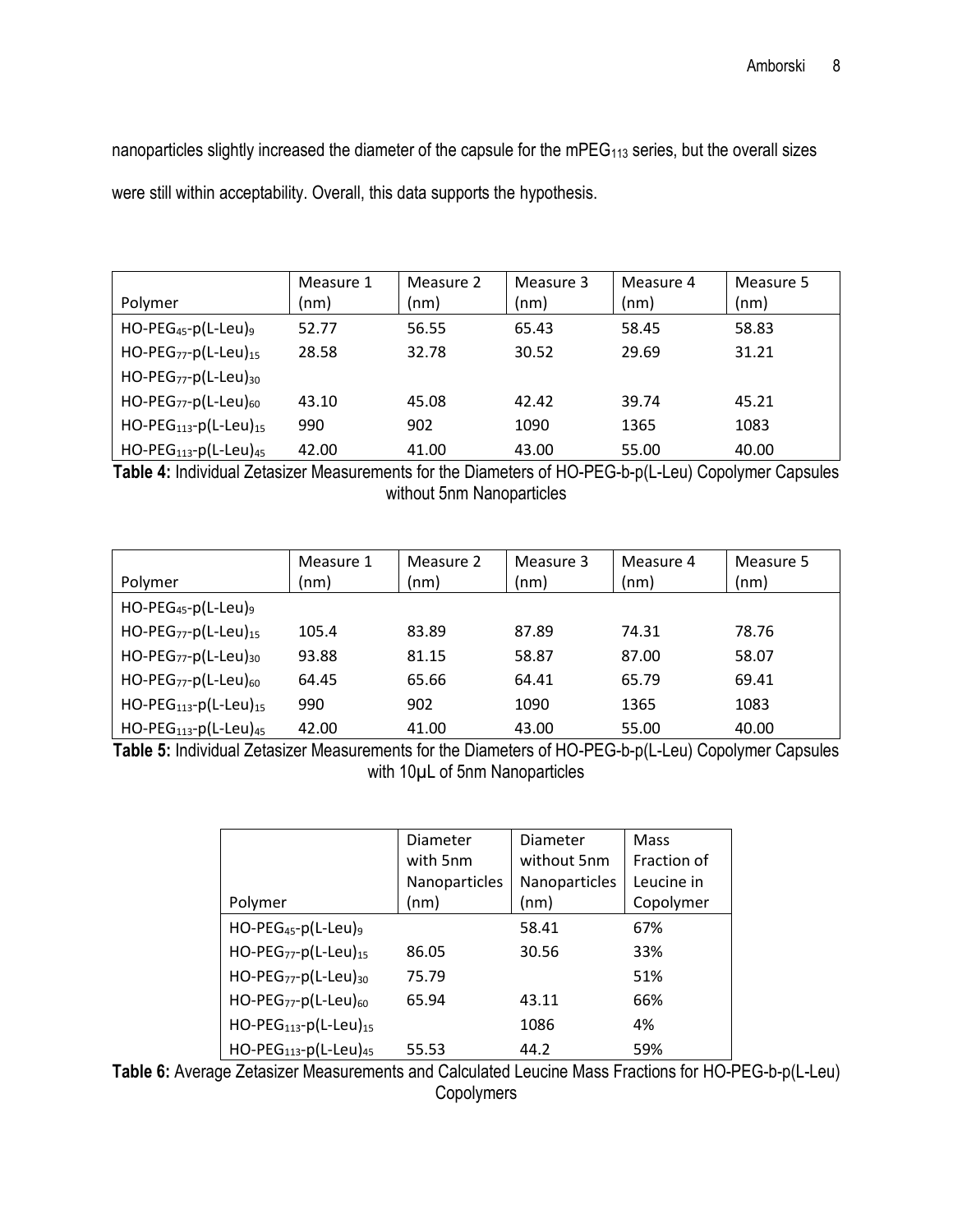

**Figure 3:** A Comparison of the Mass Fractions of Leucine per Copolymer in the HO-PEG series with the Mean Diameters of Capsules Formed

Unfortunately, even less of the HO-PEG data sets were able to be completed than the mPEG series due to the COVID-19 outbreak. However, aside from the individual data points, the HO-PEG<sub>77</sub> series indicates an increase in size with the L-Leucine fraction. This is counter to the hypothesis, but when the nanoparticles were added, the trend reversed and demonstrated a decrease with increasing L-Leucine mass fraction. As for the HO-PEG<sub>113</sub> series, the first data point was at 1083nm for the diameter, so the point could not be included on the graph and still show clear data. However, even if the data point was included, it would indicate a marked decrease in diameter with the increasing L-Leucine mass fraction.

#### **Conclusion:**

The data strongly supports the hypothesis that increasing the mass fraction of L-Leucine decreases the overall diameter of the capsule formed. Furthermore, one of the more complete data sets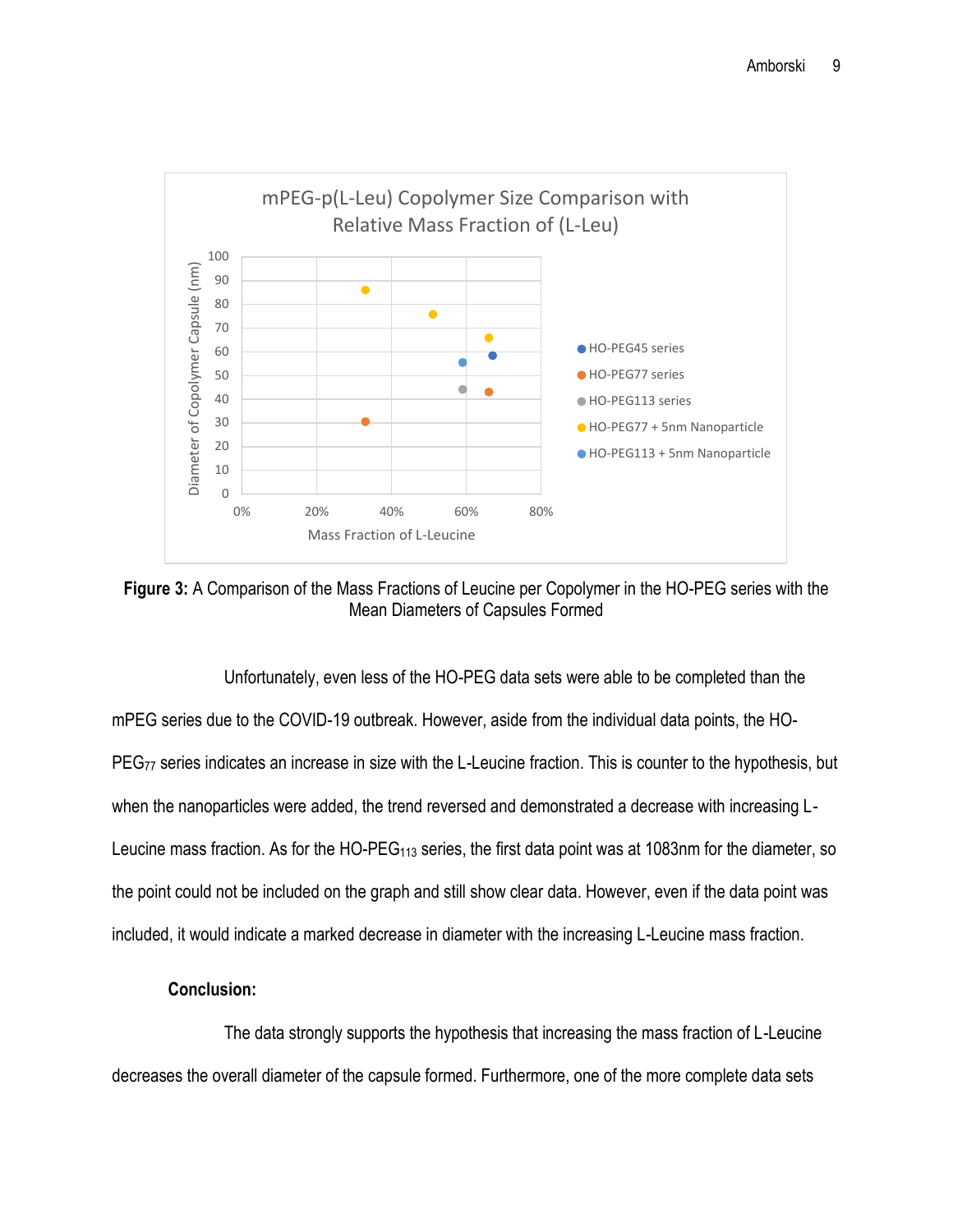was the mPEG<sub>113</sub> series, which demonstrated the exact sizes needed for the kind of work intended for the AB-block copolymer capsules and their encapsulated nanoparticles. This is a promising result for the research into these copolymers and I would personally encourage further research into this area of study given the implications for the medical industry.

#### **Error Analysis:**

As stated previously, the data sets used are incomplete due to the quarantine imposed on the campus of the University of Alabama in Huntsville during the COVID-19 virus outbreak. The incomplete data may have led to inaccuracies in any conclusions drawn from the data. Additionally, not all polymers originally proposed for use in the procedure are represented in the data sets.

#### **Conflicts of Interest:**

There are no conflicts of interest to cite here.

#### **Acknowledgements:**

I would like to acknowledge Dr. Carmen Scholz for providing the experience and allowing me to assist in lab for this research. I would also like to acknowledge Robert Mills, a graduate student under Dr. Scholz who was most helpful in explaining lab procedures and proper conduct as well as being available to assist in the procedure itself when more than one person was needed. Further acknowledgements go out to my parents, for without their financial and emotional support I would not have gotten this far in my college career to have helped in this research.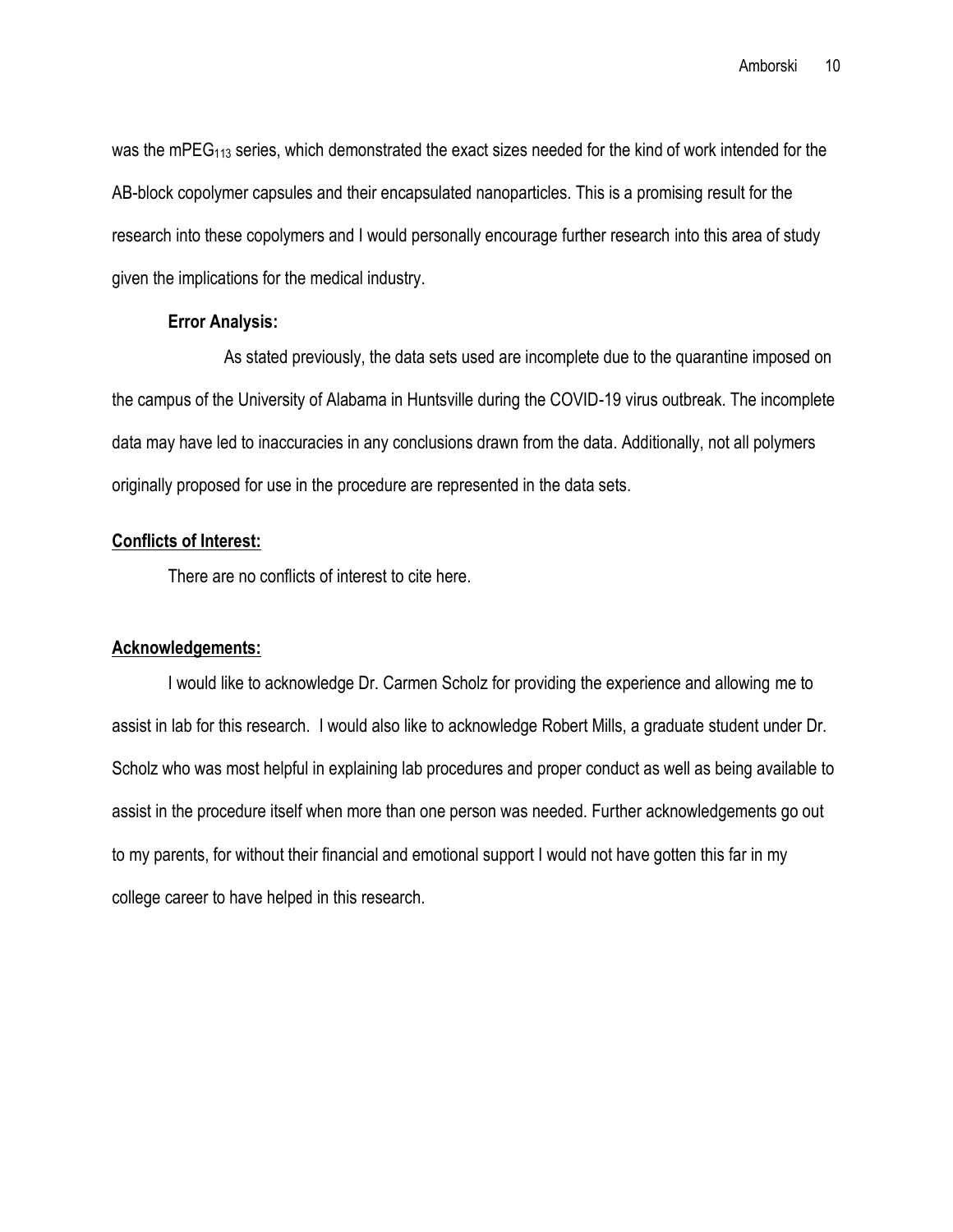#### **Notes and References:**

- *1.* Alberts, B.; Johnson, A.; Lewis, J.; Raff, M.; Roberts, K.; Walter, P. Molecular Biology of the Cell, 4th ed.; Garland Science: New York, **2002**.
- *2.* Gardlík, R.; Pállfy, R.; Hodosy, J.; Lukács, J.; Turna, J.; Celec, P. Vectors and Delivery Systems in Gene Therapy. *Med Sci Monit*. **2005,** *11*(4), pp. 110-121 <https://www.medscimonit.com/abstract/index/idArt/15907/act/3> (accessed March 23, 2020)
- *3.* Locht, C. Live Bacterial Vectors for Intranasal Delivery of Protective Antigens. *Pharmaceutical Science & Technology Today*. **2000,** *3*(4), pp. 121-128 <https://www.sciencedirect.com/science/article/abs/pii/S146153470000256X> (accessed March 23, 2020)
- *4.* Smyth Jr., H. F.; Carpenter, C. P.; Weil, C. S. The Toxicology of Polyethylene Glycols. *Journal of the American Pharmaceutical Association (Scientific Ed.).* **1950**, *39*(6), pp. 349-354.
- *5.* Stupp, S. I.; LeBonheur, V.; Walker, K.; Li, L. S.; Huggins, K. E.; Keser, M.; Amstutz, A. Supramolecular Materials: Self-Organized Nanostructures. *Science.* **1997**, *276*(5311), pp. 384-389.
- *6.* Blanazs, A.; Madsen, J.; Battaglia, G.; Ryan, A. J.; Armes, S. P. Mechanistic Insights for Block-Copolymer Morphologies: How Do Worms Form Vesicles? *J. Am. Chem. Soc.* **2011**, *133*(41), pp. 16581-16587.
- *7.* Feng, H.; Lu, X.; Wang, W.; Kang, N.; Mays, J. W. Block Copolymers: Synthesis, Self-Assembly, and Applications. *Polymers.* **2017**, *9*(10), pp. 494.
- *8.* Blanazs, A.; Armes, S.P.; Ryan, A.J. Self-assembled block copolymer aggregates: From micelles to vesicles and their biological applications. *Macromol. Rapid Commun*. **2009**, *30*, pp. 267–277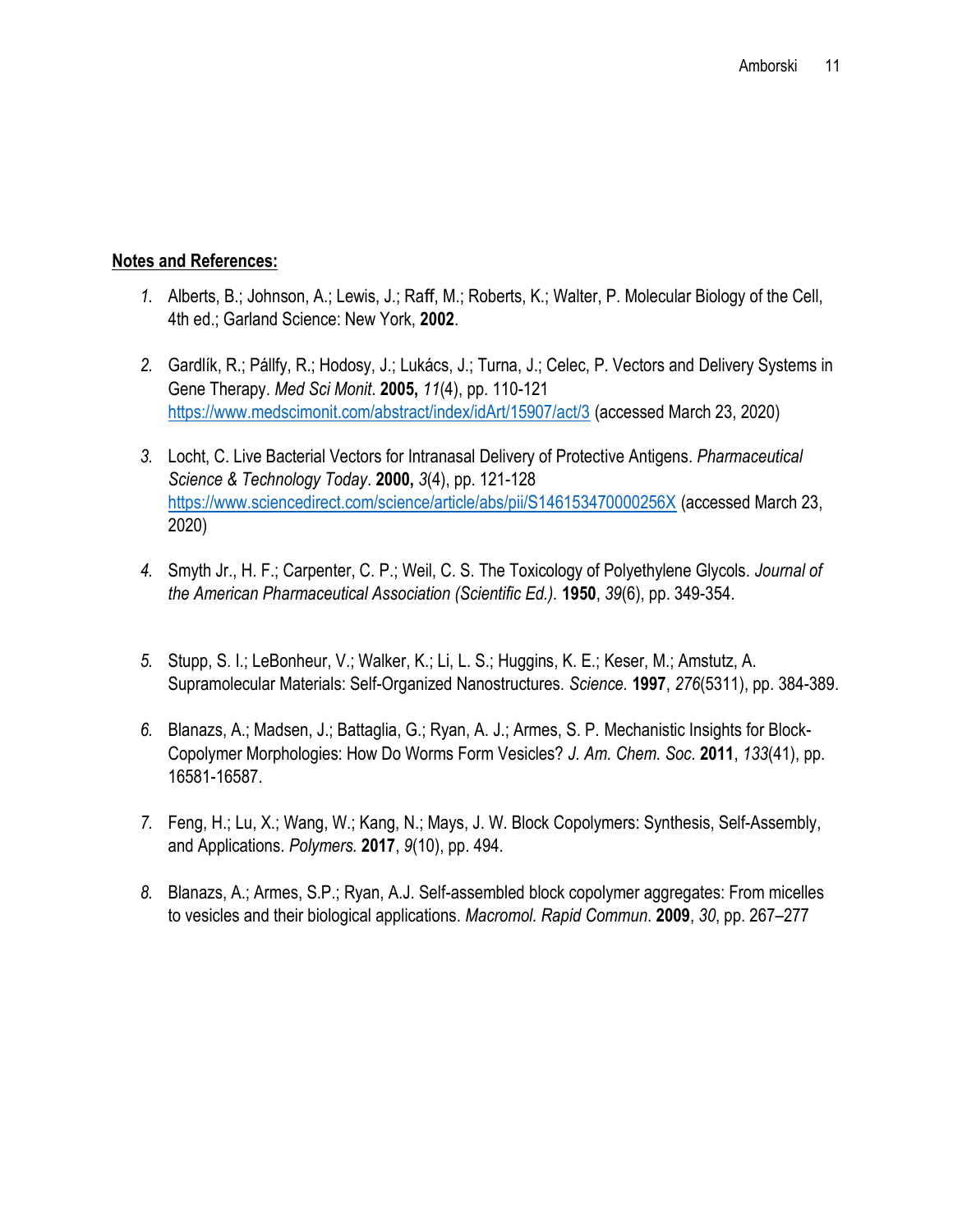

**Honors College** Frank Franz Hall +1 (256) 824-6450 (voice) +1 (256) 824-7339 (fax) honors@uah.edu

Honors Thesis Copyright Permission

This form must be signed by the student and submitted as a bound part of the thesis.

In presenting this thesis in partial fulfillment of the requirements for Honors Diploma or Certificate from The University of Alabama in Huntsville, I agree that the Library of this University shall make it freely available for inspection. I further agree that permission for extensive copying for scholarly purposes may be granted by my advisor or, in his/her absence, by the Chair of the Department, Director of the Program, or the Dean of the Honors College. It is also understood that due recognition shall be given to me and to The University of Alabama in Huntsville in any scholarly use which may be made of any material in this thesis.

Student Name (printed)

**Student Signature** 

Date